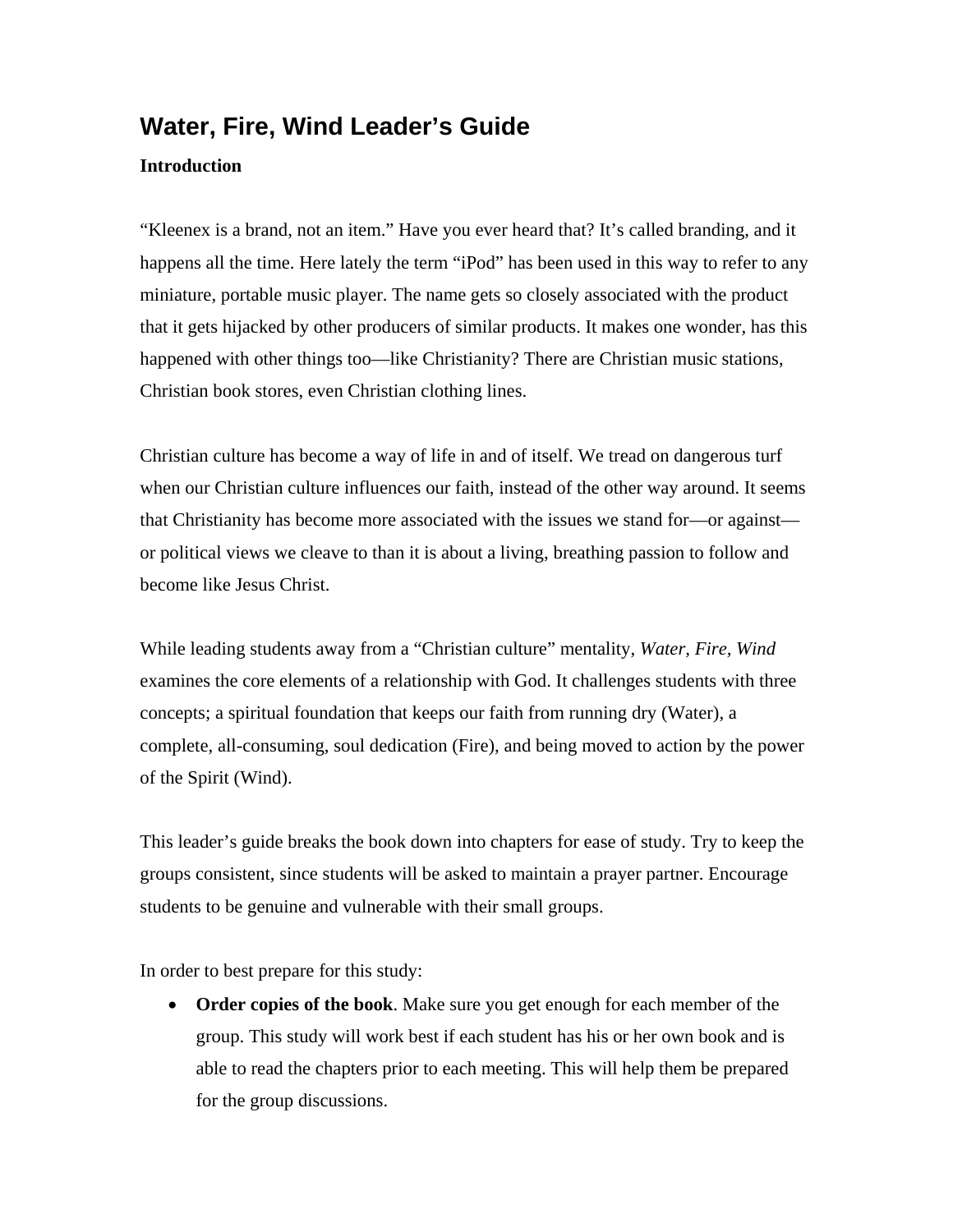- **Set up small groups**. This study will work best if the group size does not exceed 8-10 students. If your group is larger than 10 students, consider breaking into smaller groups and finding additional facilitators. Make sure each facilitator gets a copy of this leader's guide, so they are prepared to lead their group each week.
- **Determine the best time to meet**. Will you do this small group study in place of your normal Wednesday night or Sunday morning lesson? Will this be an "extra" discipleship group that meets at a different time throughout the week? You need to decide what will work best for your group and communicate that to them. You may even want to make up a schedule and hand that out, so your students have a physical reminder of when the meeting times are.
- **Determine where you will meet**. Once you've figured out when you're meeting, determine where you will meet. Do you want to meet at church? Or would meeting at the facilitator's house be more beneficial to your students and the discussion?
- Set up a reading schedule. Once you've determined when you're going to meet and where, set up a reading schedule and distribute it to each member of the group, so they know what they are expected to have read for that week's discussion.
- **Bathe the experience in prayer**. Before you and your students actually start the study, be sure to lift the time you will spend together in prayer. Pray for each of your students specifically, asking God to help them be open to what He wants to say to each one.
- **Do the study yourself each week**. The best way to be prepared to facilitate your students' discussion is to have actually read the chapter and prepared.
- **Be flexible**. If your students have a lot of questions and/or insight on a particular week, or you feel the Holy Spirit is telling you that you and your students need to spend another week on a particular chapter, do it.
- **Continue praying**. Chances are prayer requests, needs, and issues will come to light as you and your students work through this study. Continue to take all of these things to God.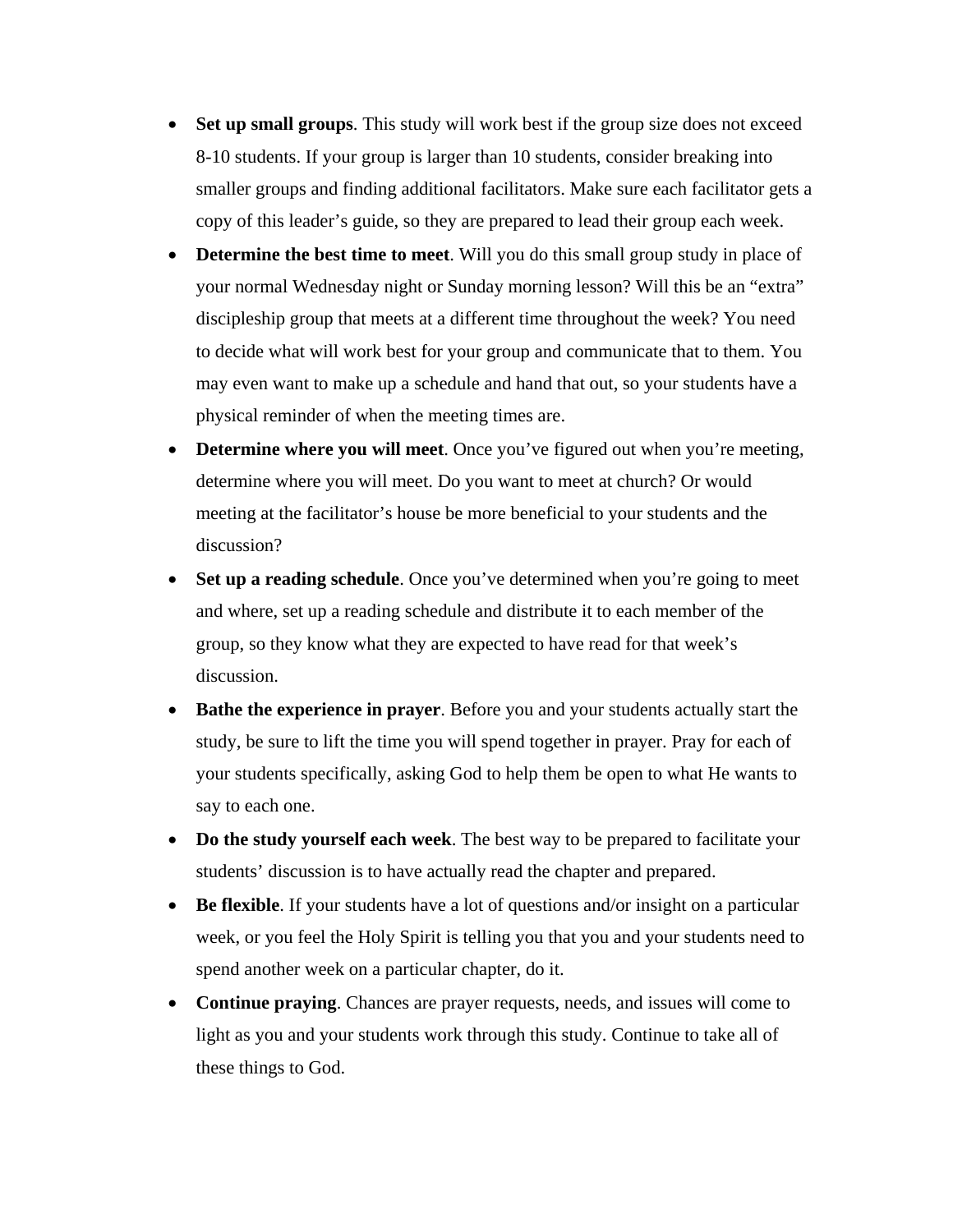May God bless you as you and students journey through *Water, Fire, Wind.*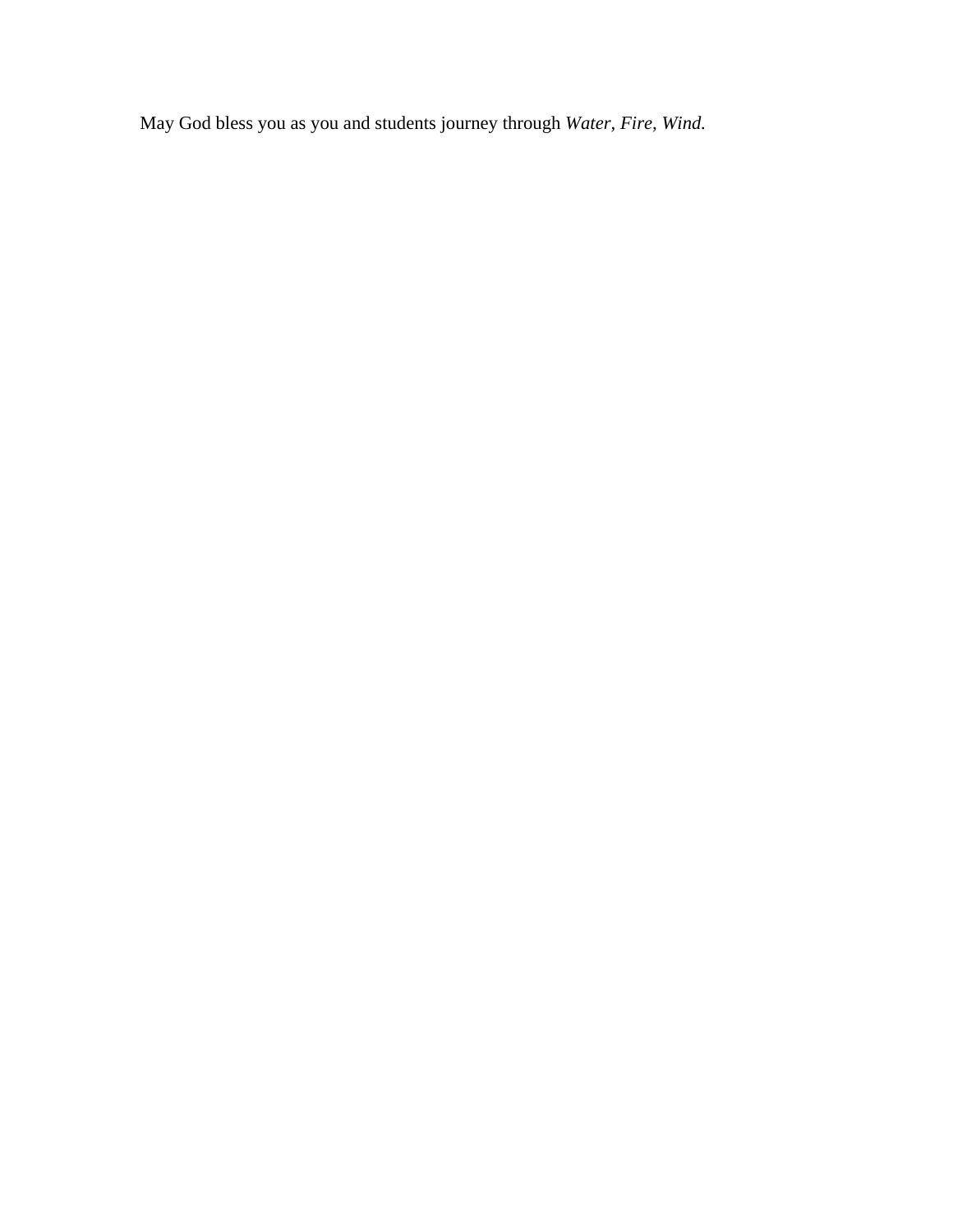#### **Chapter 1: The Way Is Lost**

#### *Plugging In*

Have your students read Matthew chapter 5. To begin the discussion, write "You have heard…" on the top of a white board. Then have students summarize the "but I tell you…" thought that follows that statement in the sections of scripture about murder, adultery, divorce, oaths, an eye for an eye, and love for enemies.

- 1. How do you define Christian? What does the author mean when he says, "I don't want to be a 'Christian' anymore"? Why does he say that? Have you ever thought that?
- 2. On page 7, the author suggests that something has been lost. What is it that has been lost? Do you agree or disagree? Why? Have you ever felt like something was missing from the way we practice our faith?
- 3. What was it about the show dog that was so upsetting? Have you witnessed "soidisant" examples of faith in your life? If so, explain. Do you personally have an example of something that you do in your life that is in danger of creating a "soidisant" faith? If you're comfortable doing so please share.
- 4. Why did Jesus quote the Law and then add, "but I tell you…"? What was he trying to do? Do you think that is still relevant today? Why or why not?
- 5. About what things in our life, culture, and form of Christianity today would Jesus say "but I tell you…"?
- 6. Answer this question from the end of the chapter: "Could it be that the world looks at Christians as strange, irrelevant, narrow-minded, and hypocritical, not *in spite* of how we have lived out our faith, but precisely *because* of it?" Explain your answer.
- 7. What does it mean when the author says, "We are not just missing key ingredients, we are missing elements"? What are the elements he is talking about? Have you personally experienced these elements?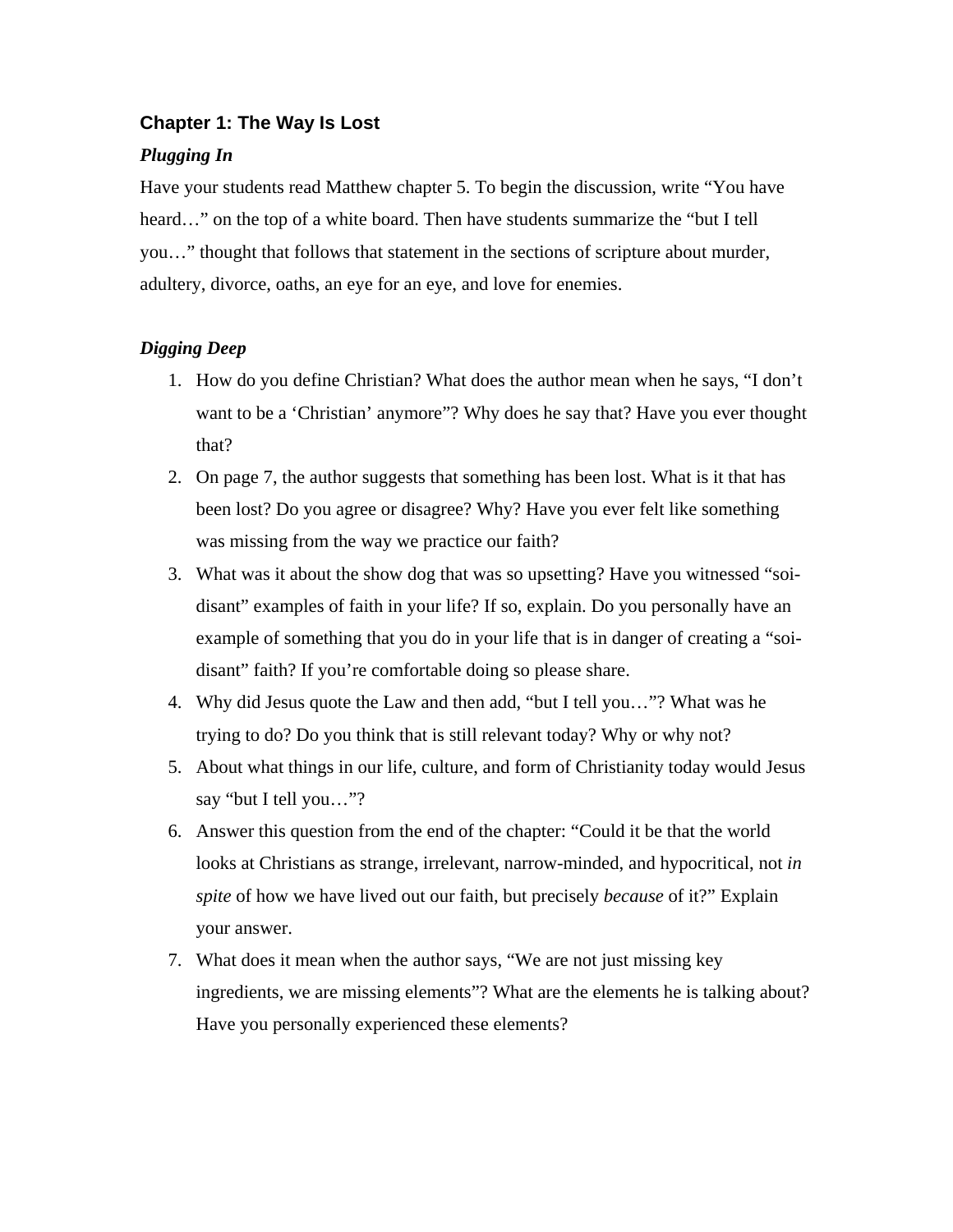## **Chapter 2: Water Fire Wind**

## *Plugging In*

Have your students read Luke 10:25-37, then move on to the questions below.

- 1. What is the principle of the story found in today's scripture? How does this work against what the teacher of the law and the people listening to the story expected? (The people listening to Jesus would never have expected a Samaritan to be the hero; Jews openly despised Samaritans, but they esteemed the priest and the Levite, who followed the rules by not defiling themselves with the Samaritan. But Jesus saw the situation through eyes of grace; genuine love doesn't have cultural and racial boundaries.)
- 2. Who are the "Samaritans" at your school—the ones who are "rightly" avoided? Who does Jesus say your neighbor is? How is that different from whom your friends say your neighbor is?
- 3. What is the way of Jesus? What does the author mean when he says, "The way of Jesus is about the question, not the easy answer"?
- 4. What are the three fundamental elements that the author describes in this chapter? What do they represent in the Christian life? Why is the Christian life impossible without these elements?
- 5. At this point in your journey, what is your understanding of grace? Holiness? The Spirit? How have you seen these elements at work in your life?
- 6. Is there anything wrong with telling someone, "Just accept Jesus as your personal Savior"? In what ways might that be an incomplete description of what salvation is? Can you think of different words to explain it?
- 7. Explain the statement, "All you get from a tiny pamphlet is a tiny god." How does this apply to the way we perceive God and try to share him? What would it take to share how big God is?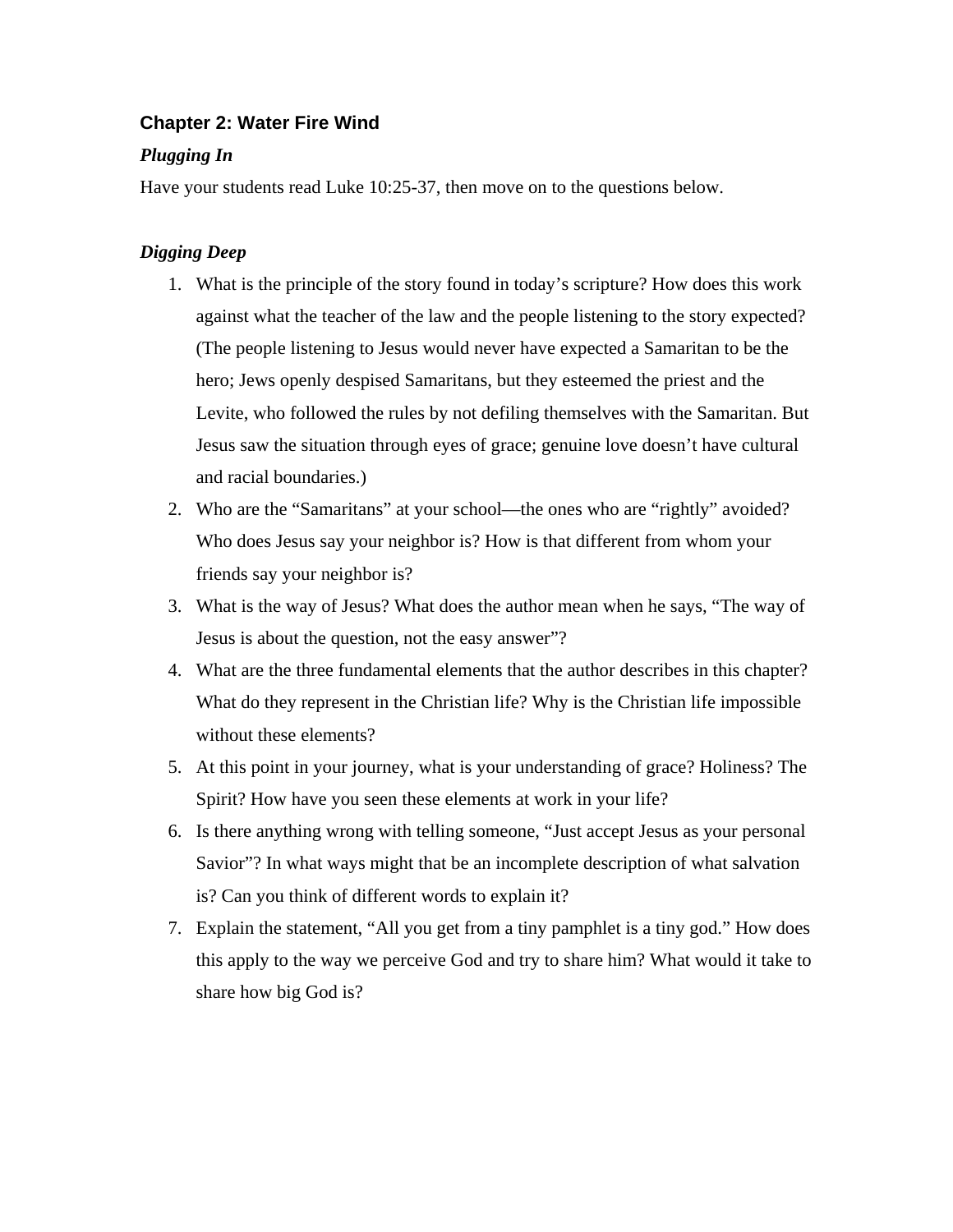## **Chapter 3: Grace Like Water**

## *Plugging In*

Read Matthew 5:43-48. To begin your discussion, brainstorm a list of the qualities of grace, based on this chapter.

- 1. Before reading this chapter, what was your concept of grace? Has your definition of grace changed? If so, how?
- 2. Re-read Frederick Buechner's quote found on pages 25-26. Have you ever thought of grace in these terms? Based on this quote, what are some ways you experience grace daily?
- 3. What does today's scripture teach us? What is the motivation behind the command to "love others"? What does God want us to do? How does God love? What is our typical motivation for loving others?
- 4. Read Matthew 20:1-16. Which character in the story did you identify with the most? Was the landowner's decision fair? What compelled him to pay those who didn't work all day the same amount as those who did? How would you feel if you had been the first worker hired that day? How would you feel as the last? How can we apply this lesson to our lives today?
- 5. Read Matthew 18:21-35. What is the point of this passage? What are some debts others owe you? What are some debts you owe others? How do these compare to the debt we owe to God? What does God do with that debt? How does this story explain how God relates to us, and how he commands us handle our relationships?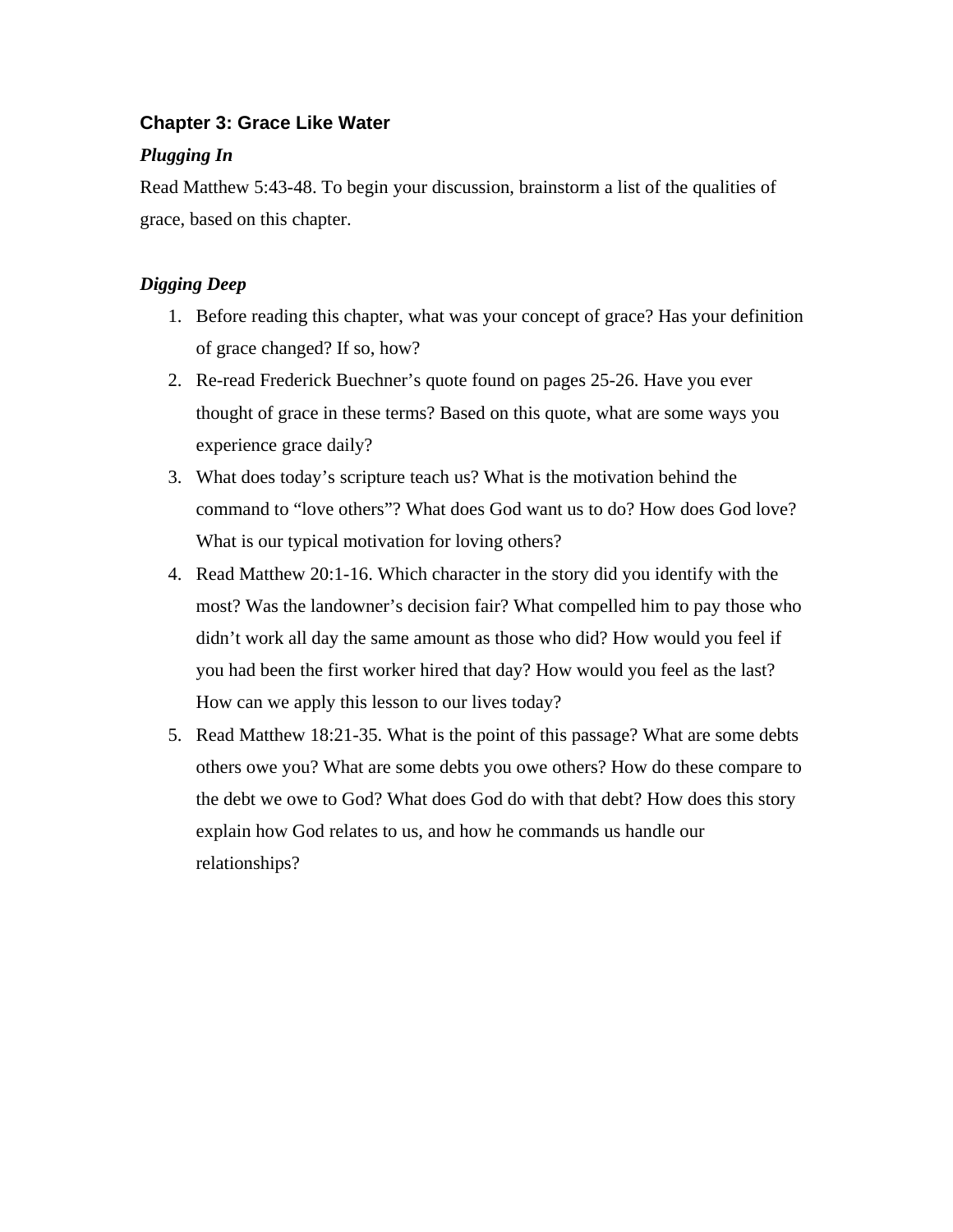#### **Chapter 4: The Pine by the Stream**

This is the first of four chapters that focuses on a fictional story that follows the life and growth of a tree. These sessions are intended to be very small-group discussions (think two-three students per group), where students discuss what they're learning and share what God is doing in their lives. Consider these sessions an experience of what the book is exploring—genuine relationship and communion in the Spirit.

For this session, provide each group with a copy of this week's leader's guide. Have each group work through the following questions.

- 1. Read John 8:1-11. Why did the people back off of the adulterous woman instead of stoning her? What does Jesus tell the woman in this story? How do we interpret what Jesus said—was he invalidating the law of Moses? What compelled Jesus to handle the situation the way he did? How do his actions in this story teach us about God's grace?
- 2. What is the way of Jesus? How can we live in the way of Jesus? How does Jesus reaction on the Cross illustrate the way we are supposed to live?
- 3. How does this part of the story of the pine tree help us understand grace?
- 4. Did you identify with any part of the pine tree story? If so, how does the story of the tree match our spiritual journey?
- 5. Remember back to our reading for last week. Discuss this statement found on page 35: "We can't really love until we have been loved by the one who is love." What does that mean? Have you seen this at work in your own life?
- 6. Still remembering back to our reading last week, discuss this statement found on page 29: "Grace is not fair. . . . It is grace." What does this mean for you? Is the fact that grace isn't fair a good thing or a bad thing? What does that mean for the way we interact with the people around us? Should we be concerned about treating them the way they deserve to be treated, or about passing on grace? What does that look like?
- 7. Have you accepted the grace that Jesus offers?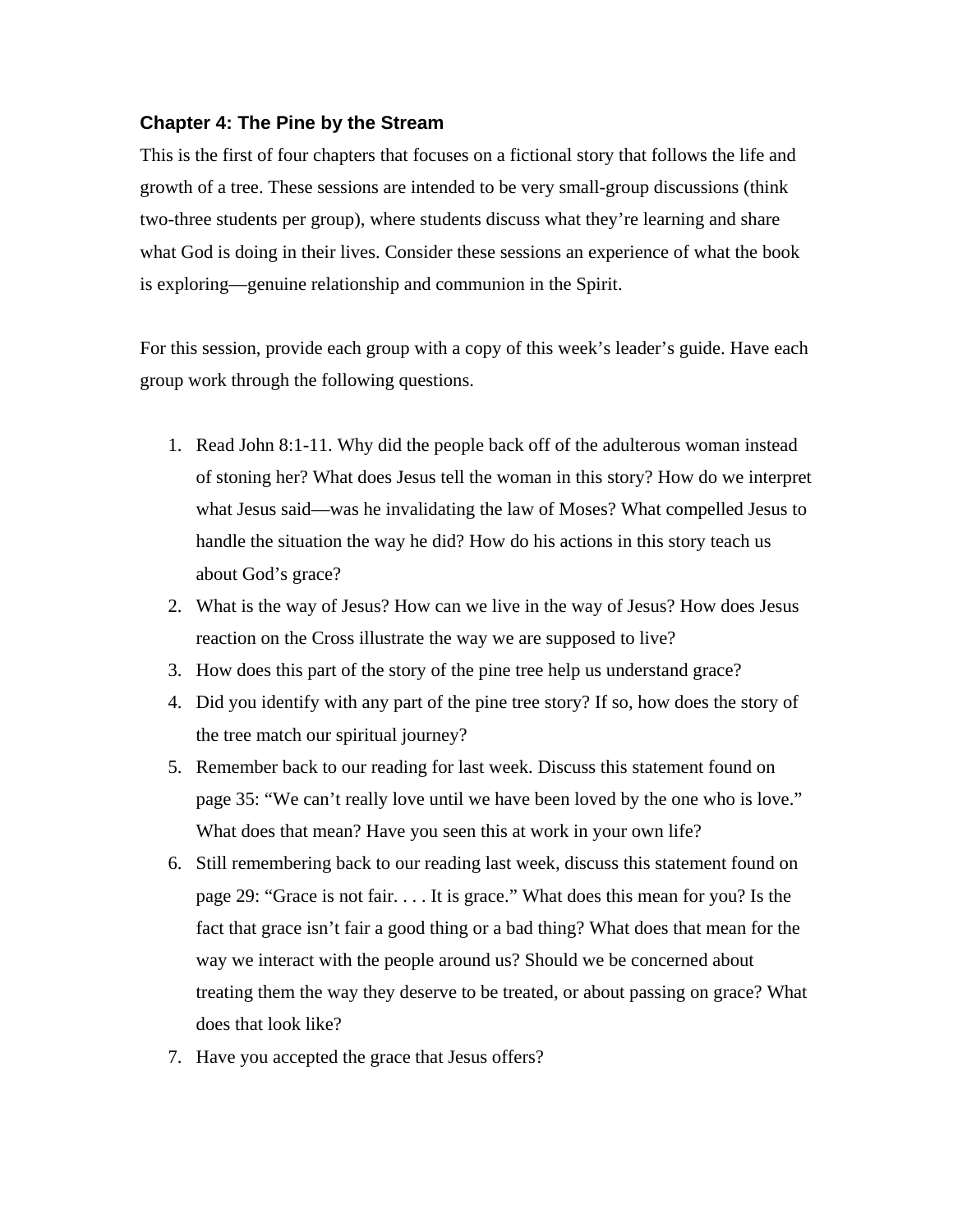8. Look at your group members for today. Commit to pray for each other every day for fifteen minutes for the remainder of this study. Exchange e-mail addresses and/or phone numbers so you can let each other know if there's something you can pray for each other about.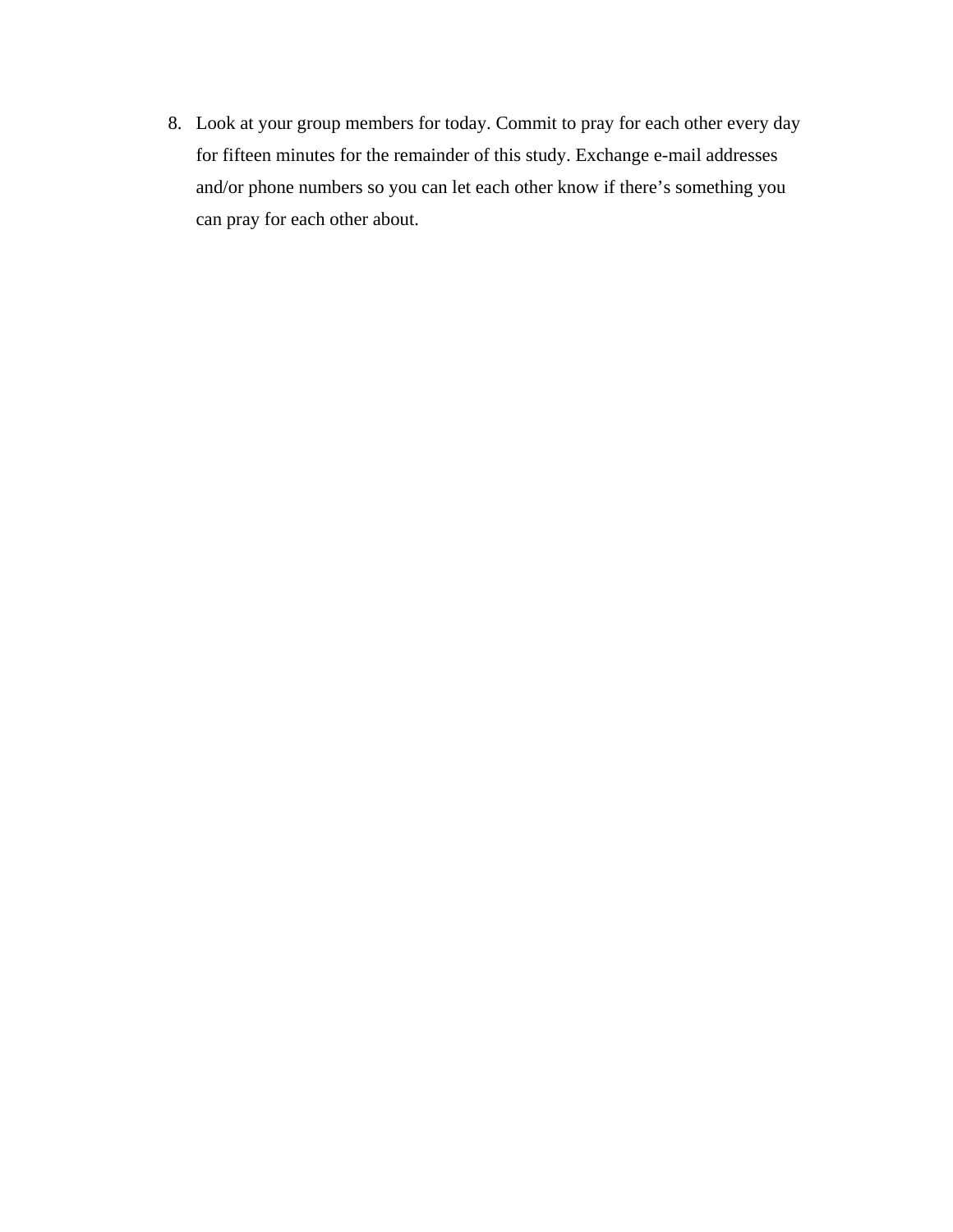## **Chapter 5: Living Water**

## *Plugging In*

Read John 8:1-11 and Acts 15:1-11. Then move into the discussion questions.

- 1. Read John 8:1-11. This is the second week in a row that we've read this passage. Why do you think that is? What's so important about this scripture? How can we live out this example of grace in our lives? Who are the "adulterous women" in your life? How can you show grace to them?
- 2. Read Acts 15:1-11. What was the debate in this passage? What was Peter's answer? By what standard did Peter live? What "circumcision" issues do we have in the church today? How should we respond to those who aren't yet "circumcised"? How would you summarize Peter's lesson?
- 3. The author talks about grace vs. non-grace Christians. Define each of those terms. Have you ever met a non-grace Christian (someone who wasn't as concerned with loving the people around them as they were with the rules)? How did that make you feel? Have you ever met a grace Christian (someone who loved as Jesus loved without condemnation)? How did that make you feel? Which one would you rather be?
- 4. In the story of *Les Miserables*, what is it that turns Jean Valjean's life around? Why did it affect him that way? Have you ever had an experience where someone cut you slack when they didn't have to? What was that like?
- 5. The author says, "When we don't understand grace, we don't accept it; when we don't accept it, we don't offer it. The result is that grace is withheld" (46). Why would it be difficult to offer grace if we have not received it?
- 6. What is the difference between having a grace-filled heart and having an attitude of self-righteous superiority? How do these two heart conditions differ in the way they treat people? In the way they relate to God? Discuss a time when you showed grace to someone else? What was that like? Why did you do it?
- 7. "If our church life becomes focused on the 'rules' and the behaviors our Christian culture says are acceptable, than those who don't yet follow those rules can feel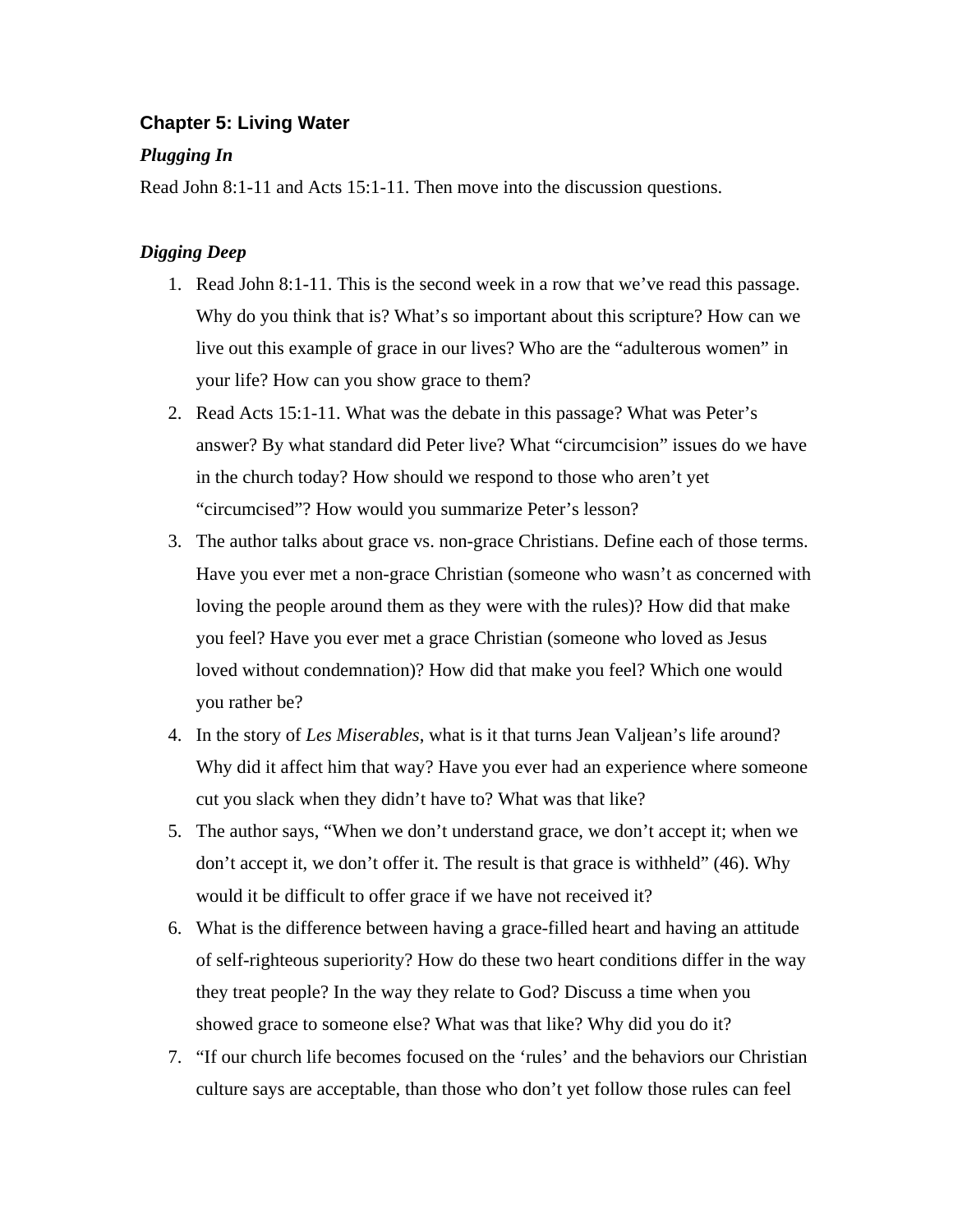intimidated" (47). What does this mean? Is church a place for non-believers? Why or why not? How should we share our faith with others? Discuss the statement, "You don't have to get cleaned up to take a bath."

- 8. How do Lincoln and Jill's stories illustrate the point of this section of the book? What can their stories teach us?
- 9. How has this three-week study of grace changed how you look at others? How you look at yourself? How you view God and his love for you and others?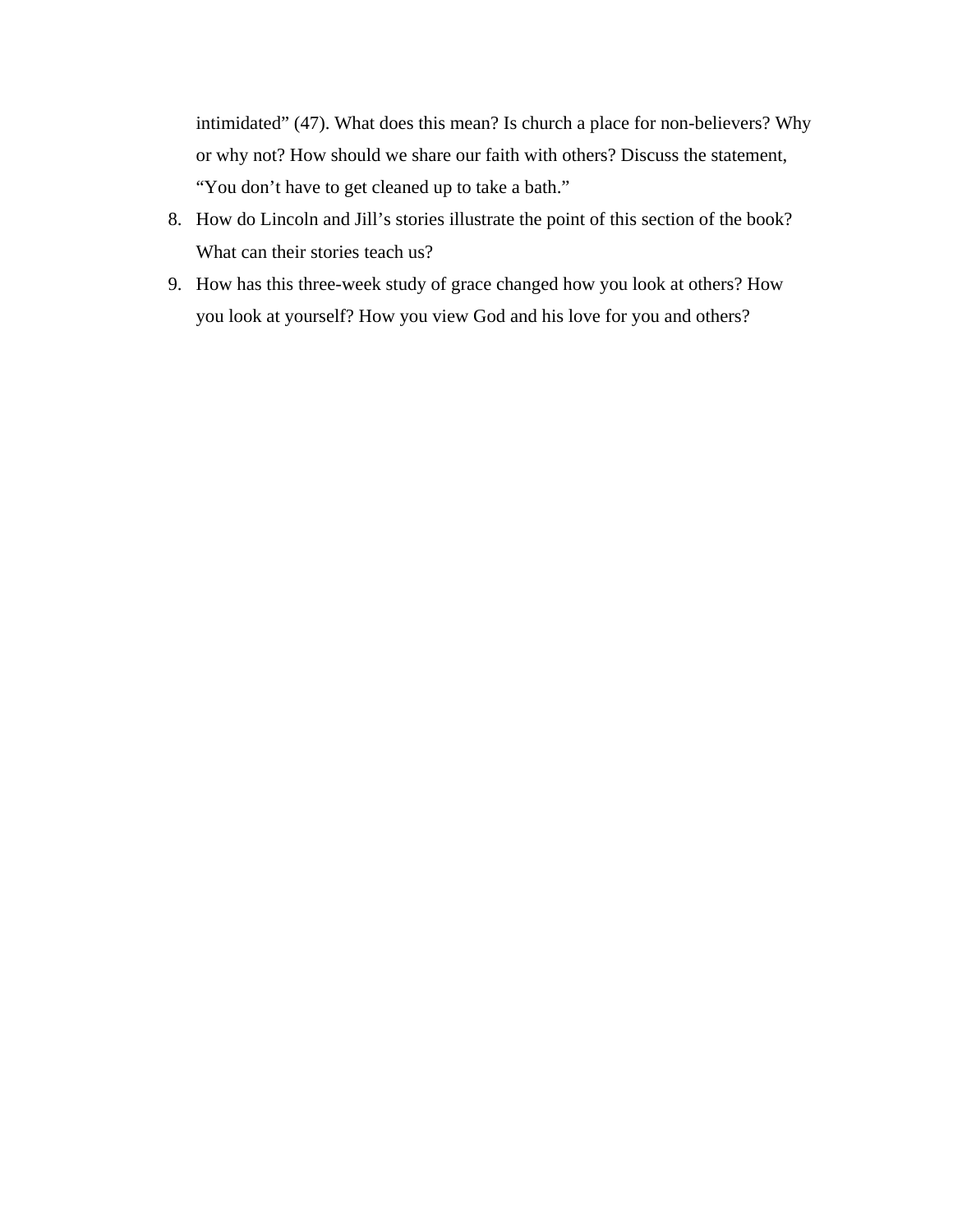## **Chapter 6: The Refiner's Fire**

#### *Plugging In*

Read 1 Peter 1:13-19 and Isaiah 6:1-8.

- 1. What does 1 Peter 1:13-19 mean when it says an "empty life" has been passed down from previous generations? What is missing from that life that makes it empty? What does verse 16 mean when it says, "Be holy, because I am holy"?
- 2. What are your feelings after reading Isaiah 6:1-8? What is the significance of the burning coal touching Isaiah's lips? How does that apply to our lives? What "burning coals" does God use to refine us today?
- 3. What is holiness? On page 57 the author says, "Holiness becomes our *response* to God's loving grace." What does this mean? What is God asking of us when he asks us to be holy? (It means set apart, sanctified, committed entirely—body, soul, and mind—to him and his purpose.) Is being holy really possible? How do we become holy? (For guidance on this question, refer to pp. 67-8)
- 4. Why is fire such a good symbol for holiness? What are the qualities of fire, according to this chapter? How does that apply to what God wants to do in our life?
- 5. What does it mean to be "refined like gold"? Why must we be refined? What are some things that God uses to refine us? What are some ways in which you have been refined? Do you allow God to do the work he wants to in you?
- 6. How was life intended to be? (for help with this question, see the section "The Fall" found on pages 59-61.)
- 7. What is the best way of life? (see page 67, second to last paragraph for help) Why is that way best?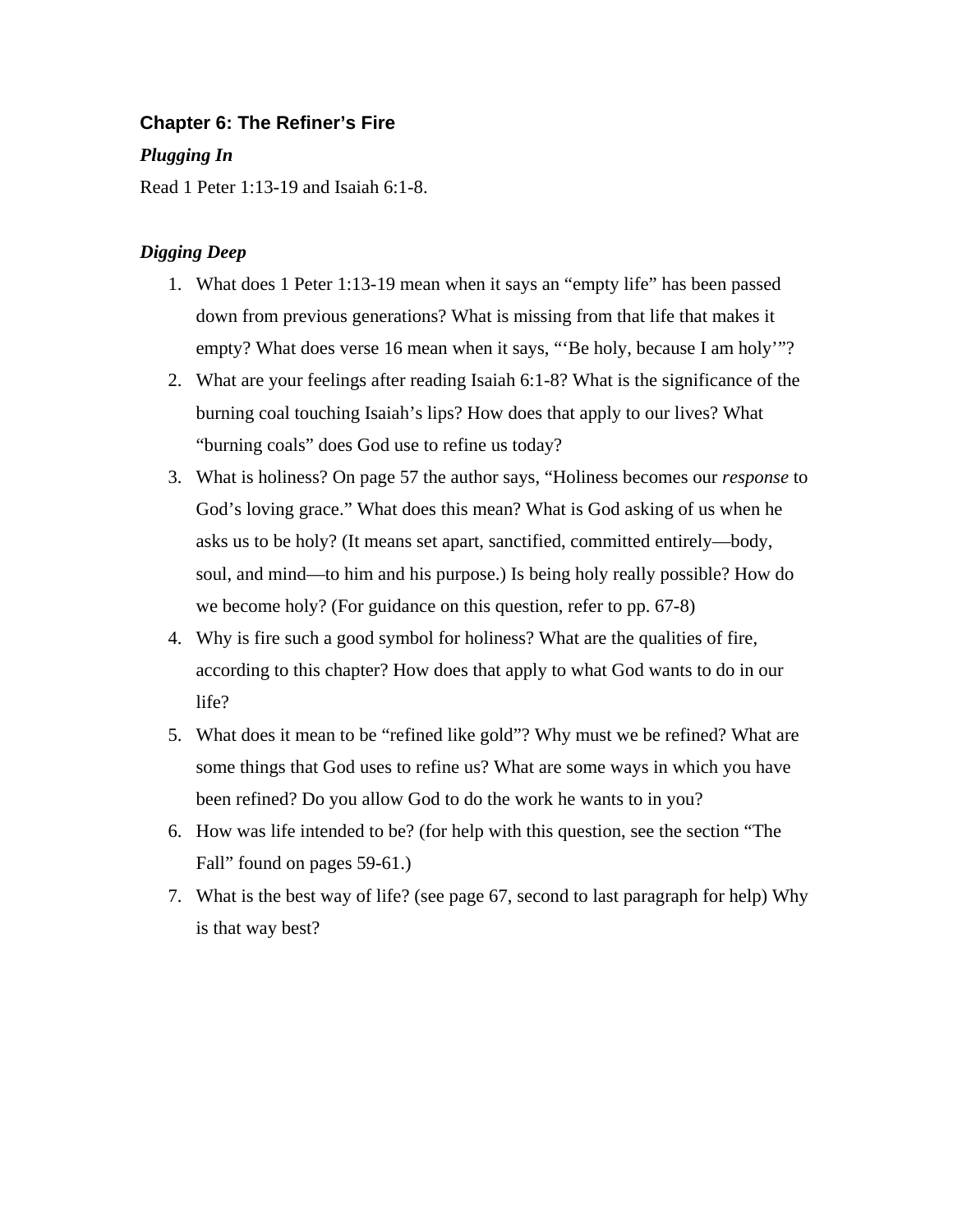#### **Chapter 7: The Pine and the Forest Fire**

For this session, have students break into groups of 2-3. Provide each group with a copy of this week's leader's guide. Have each group work through the following questions.

- 1. Take a moment to re-read the passages from last week: 1 Peter 1:13-19 and Isaiah 6:1-8. Talk about any new insights that you may have. Then discuss how these passages have influenced your life this past week. Be completely honest—if they haven't, say so.
- 2. In this story, the pine tree is in despair at nearly being devoured by the forest fire; he's not the same tree. Have you ever felt this way? What are the "forest fires" that have threatened to consume you—family situations, loss of friends? What did you do or what are you doing in response to being in the midst of the fire?
- 3. Have you ever been "burned" by life in a bad way? Have you ever seen situations like that turn into something that helped you grow? How?
- 4. The pine tree didn't notice the growth or the healing that was coming about because of the purifying flames. When you are in the midst of a "forest fire," what is your response to the situation? What can you do to look for the ways God is going to work in you and around you in those times?
- 5. What are some things that keep you from committing yourself to God wholeheartedly? What can you do to change that?
- 6. Share how you and God are doing this week. What has your week been like? What have you read that God has used to teach you something? How have you learned to know him better?
- 7. Check in with your prayer partner. Let him or her know how you want to be prayed for in relation to what you're studying and learning about this week.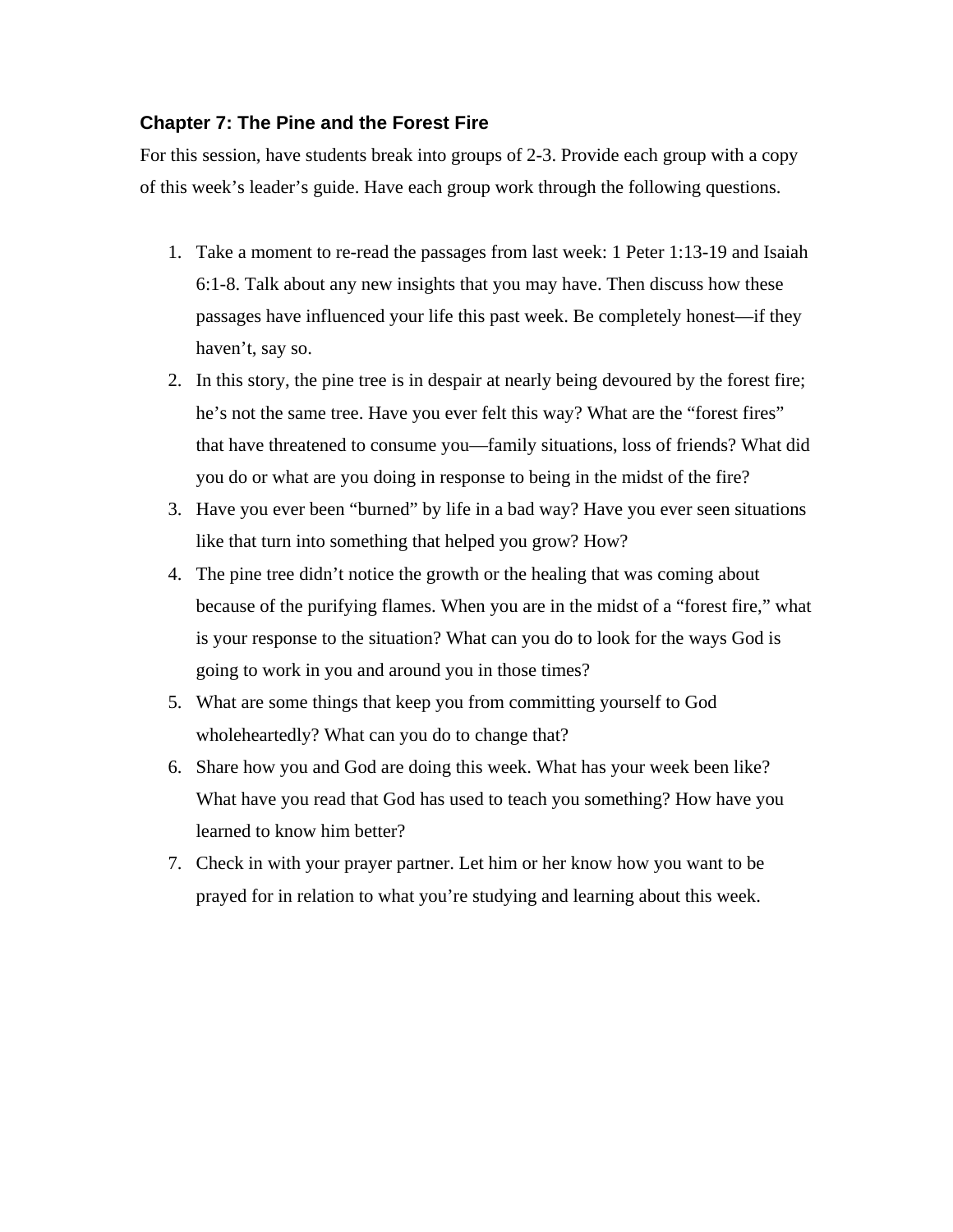## **Chapter 8: Walk Through the Fire**

## *Plugging In*

Read Psalm 139:23-24. Then spend a few minutes in silence, asking God to search you.

- 1. How often do you ask God to search you? Do you listen to what God tells you? What is the "way everlasting"?
- 2. The author said "We begin to believe that God's will is better than our will" (75). What does this mean? How do we lay down our will? How doe we get to the point where we can say like Jesus "Yet not as I will, but as you will" (Matthew 26:39*b*)? How do we know what God's will is?
- 3. Respond to these questions the author asks on page 75: "If holiness is so important to God, then why don't we see Christians living it? If God asks this of us (and we can believe that he has the power to deliver it), then why is holiness such a struggle for Christians? Why don't we see more living examples we can point to in order to illustrate exactly what holiness is?"
- 4. The author says, "[We don't see more Christians living the holy life] Because when they became Christians, they never really intended to live it" (76). What ways do we see this operating around us in society? What should our response be to this kind of not-real faith in ourselves? In others?
- 5. What is your reaction to the author's statement, "We can't really say that many have tried Christianity and found that it didn't work—it would be more accurate to say that many have found Christianity a challenge to their self will, and *left it behind*" (76)?
- 6. Do you believe holiness is possible? Do you *want* to become holy and live the holy life? Do you agree with the author's statement "Whatever you can live without, you will do without" (80)?
- 7. Before reading this chapter, what was your understanding of "sanctification"? What is your understanding after reading this chapter? What things has God set you apart for?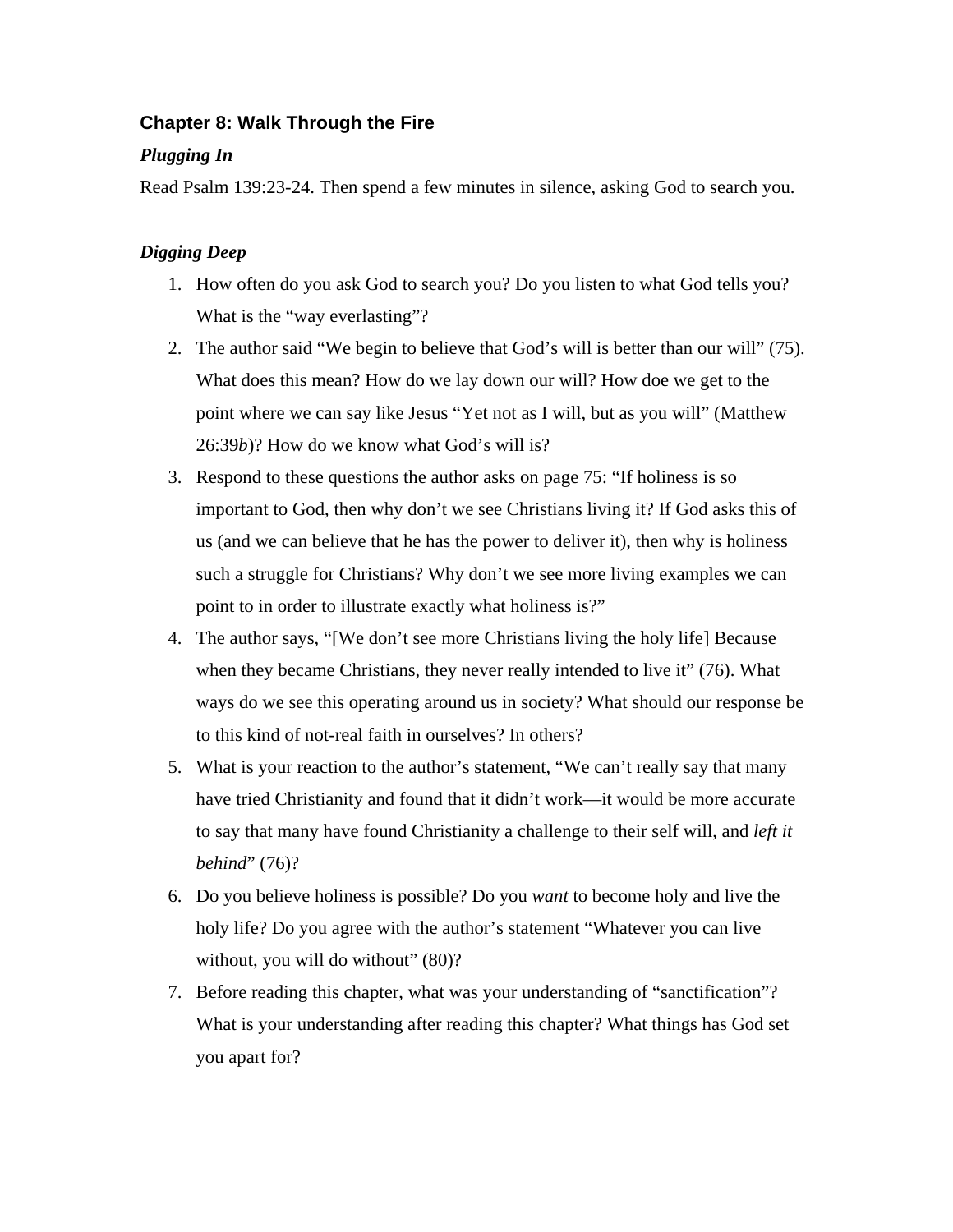- 8. Read the illustration about "cleaning house" again on page 83. Think of your life as a house with rooms. Which rooms is Jesus allowed to walk in and clean? Which rooms is Jesus not allowed in? Which rooms do even you avoid?
- 9. The author also used a sponge to illustrate the idea of surrendering our will to God. What did you think of this illustration? Did it better help you understand the concept of surrendering? What areas of your life have you surrendered to God? What areas of your life are you needing to surrender?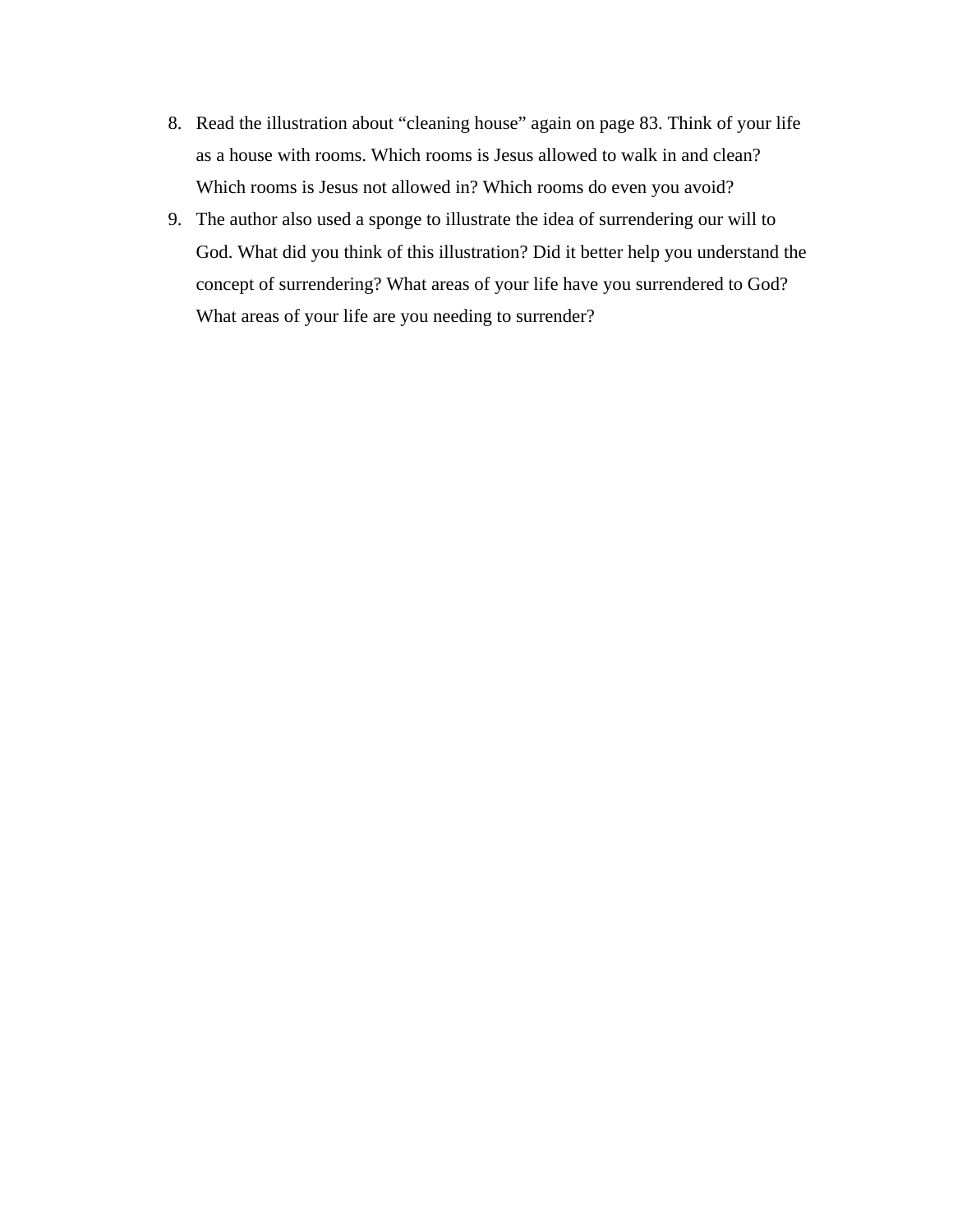## **Chapter 9: Kingdom of the Wind**

#### *Plugging In*

Read Ezekiel 37:1-14; John 3:5-8; and Acts 2:1-13.

- 1. What does it mean to follow? How do we live a life of holy grace? What is the purpose of this life? What makes this kind of life possible?
- 2. Respond to and discuss these statements: "God is an invisible life giver who is actively moving among us. We can't see God's Spirit, but we feel it all around us, just as we feel the breath in our lungs" (90); and "Wind is the way of following. We follow the Spirit of God and join the work the Spirit wherever it leads" (90).
- 3. Read Ezekiel 37:1-14. What was Ezekiel told to do? What actually returned life to the bones? What does this teach us about our lives? When God says, "I will put my Spirit in you and you will live," what kind of life was he talking about? How is the Spirit able to bring a new and different kind of life into a person?
- 4. According to John 3, what must we do to enter the kingdom of God? How is the activity of God described? What is the emphasis of this passage? How can we apply it to our lives today?
- 5. What happens in Acts 2? What was the result? (the disciples took action)
- 6. Discuss these questions asked on page 93: "If we have been given the Holy Spirit, why don't we see these miracles happening in our midst today? Where are the dramatic miracles that the early church experienced? Has the Holy Spirit lost power over time? Has the wind died down?"
- 7. What is your response to the author's statement, "We won't see the effects of the Spirit in our midst if we decide they are not possible and don't pray for them" (95)? How does this statement apply to Bill's story that the author told on pages 93-95? Have you ever been a part of a healing at the Holy Spirit's leading? If so, what happened?
- 8. Why is it important to be "moved by" and "led by" the Spirit of God? What happens if we don't let God's Spirit lead us?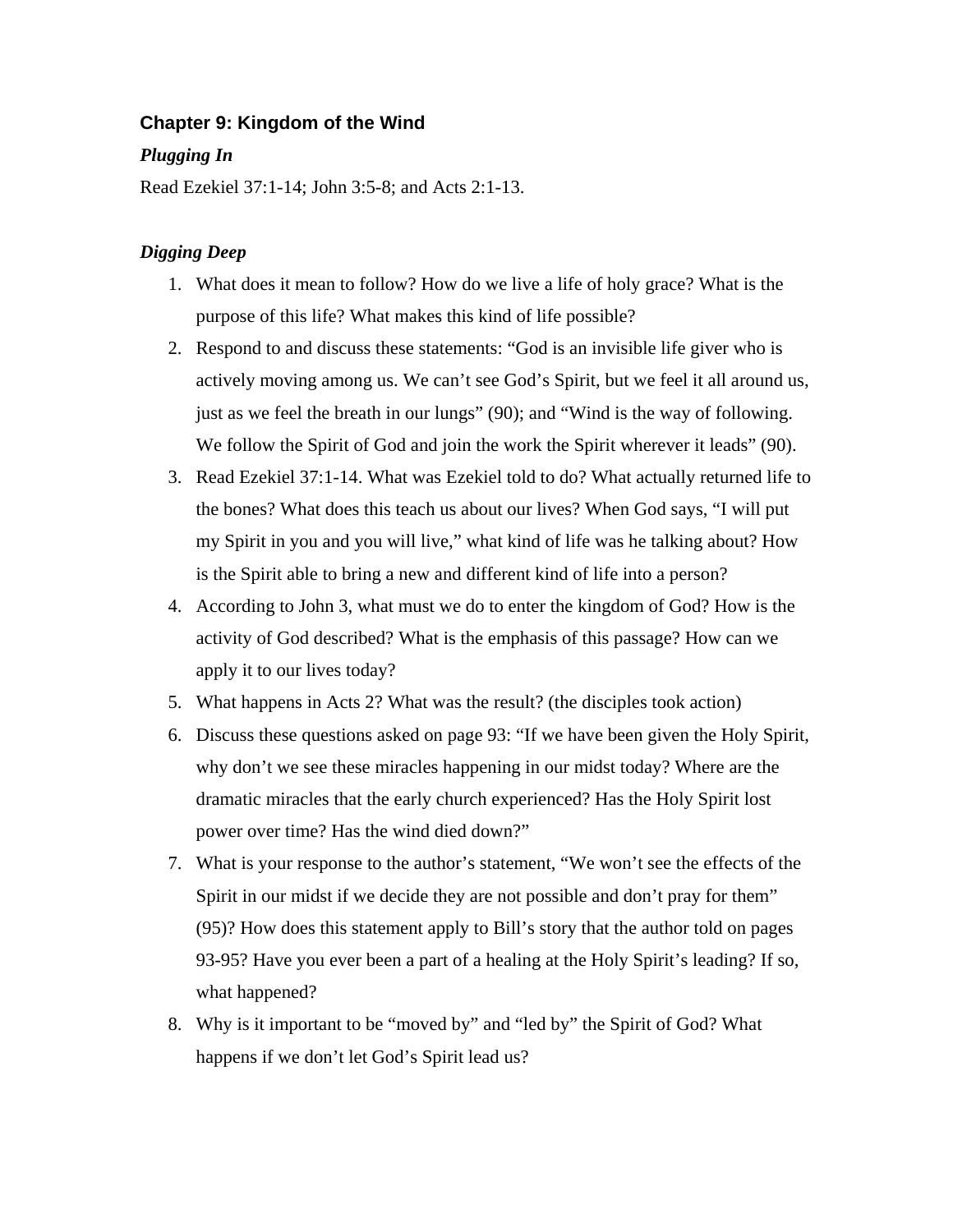- 9. Discuss these questions the author asked on page 95: "What if we have become so full of activity that we are no longer available for action? Is it possible that we don't see the movement of the Spirit around us because we have stopped going out into the world?"
- 10. On page 97, the author writes, "We can hide in our churches like caves. We can check service off our list and be done with it. Or we can stand in the wind." What does this mean?
- 11. Close this session by having a volunteer read the final paragraph of the chapter on page 98. Pray with your students that you may all learn to hear the sound of the wind.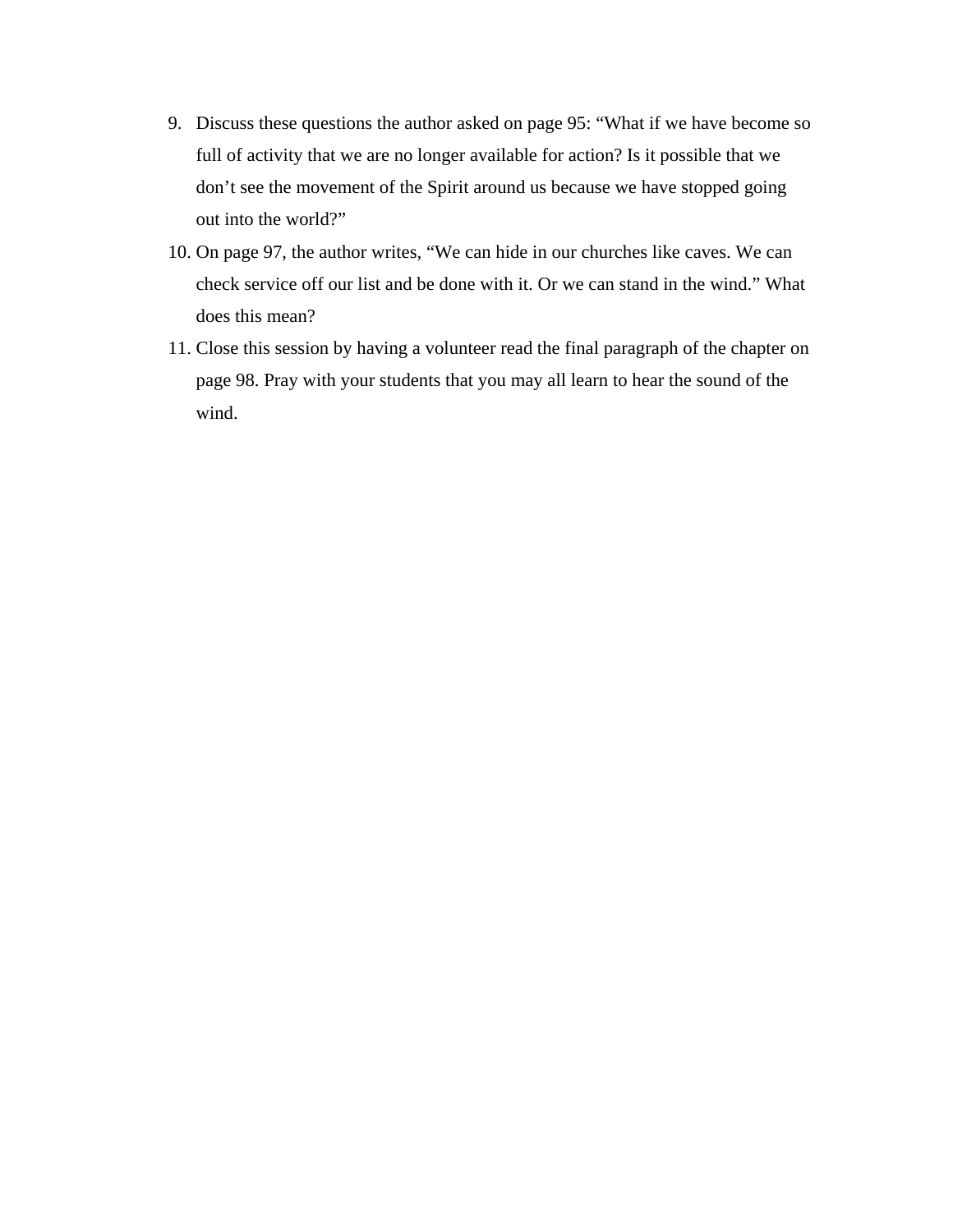## **Chapter 10: The Pine and the Mighty Wind**

For this session, have students break into groups of 2-3. Provide each group with a copy of this week's leader's guide. Have each group work through the following questions.

- 1. Take a moment to re-read the passages from last week: Ezekiel 37:1-14; John 3:5- 8; and Acts 2:1-13. Talk about any new insights that you may have. Then discuss how these passages have influenced your life this past week. Be completely honest—if they haven't, say so.
- 2. Check in with your prayer partner. How has praying for him or her been going? How has it affected you to be praying for someone else on a daily basis? What growth have you seen as a result of this exercise?
- 3. In this chapter, the story of the pine tree continues. How do the trees in the pine grove view the powerful movement of the wind? What does this part of the story teach us about being led by the Spirit?
- 4. Discuss this statement from the chapter: "The wind has done what we could not. As the ancient ones have said, 'You can count the number of seeds in the apple, but not the number of apples in the seed.'" How does this apply to what this chapter is about?
- 5. Now apply this idea of "the working of the wind" to your life. Ask God what he wants to do in your life, how his Spirit wants to work. Keep praying for fifteen minutes a day, and add another fifteen if at all possible. During this second fifteen minutes, ask God to show you how he wants to move you.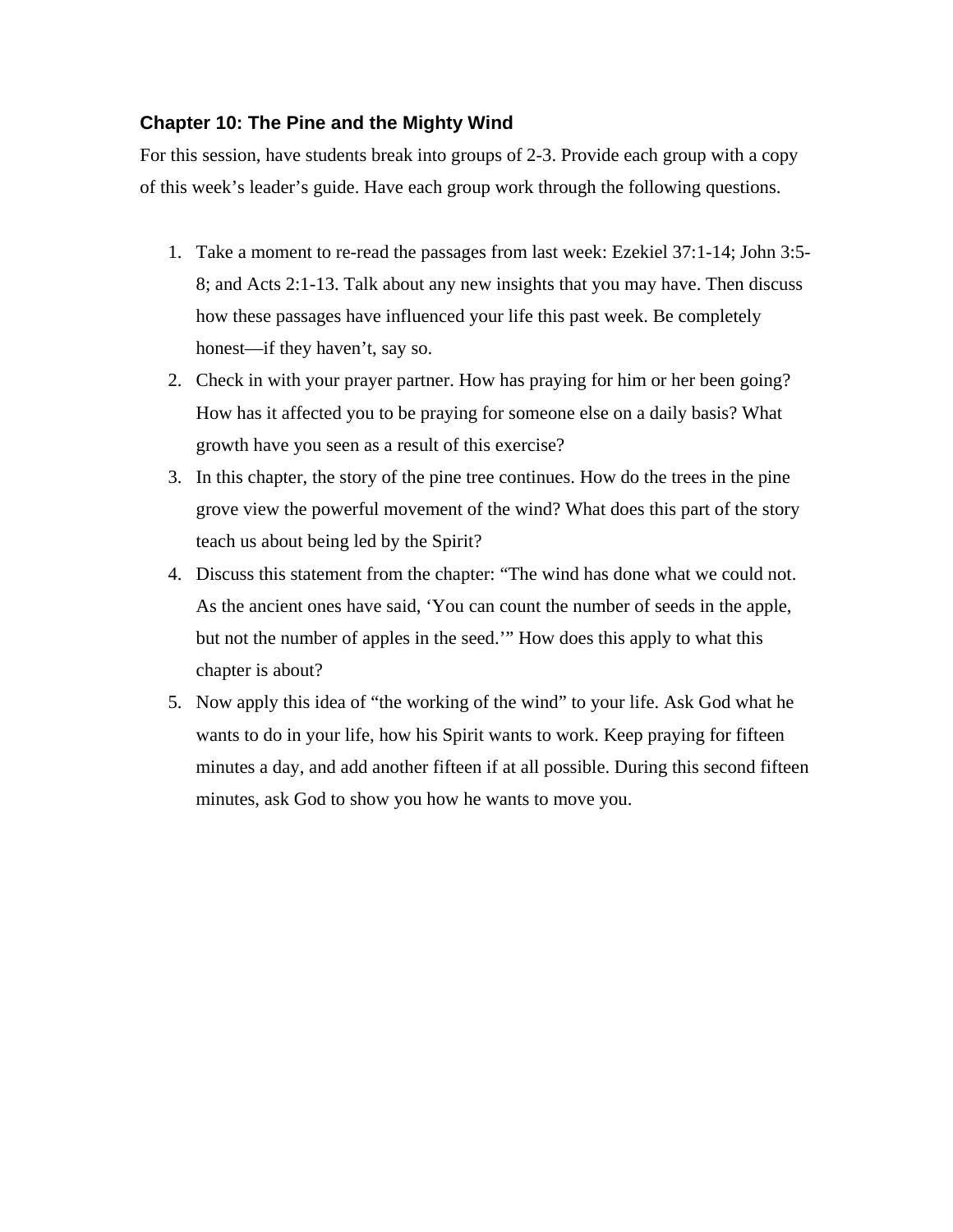## **Chapter 11: The Breath of God In Us**

## *Plugging In*

Read Matthew 25:31-46 and James 2:14-17 as a group.

- 1. What is happening in Matthew 25:31-46? What is Jesus telling us about justice and compassion? How does this apply to our lives today?
- 2. According to James, is it possible to have faith in Jesus and not live it out—to not show compassion and to not fight against injustices? Why or why not? How can we live the way?
- 3. If we live by the Spirit, will our actions be different from normal, everyday practices of most Christians? Why or why not? What would it take for this to happen?
- 4. Respond to this statement: "God uses us. He used Moses to lead his people. He raised up prophets to communicate to the nations. He used the early church to spread the message of his love throughout the earth. And he calls upon his church today to be his hands to the world. If God's kingdom will come, and his will be done, it will be done through us" (104).
- 5. In this chapter, how was the Korean pastor able to discern the author's need? Why does the author tell us this story?
- 6. The author challenges you to examine your skills then use those skills to minister to others. What are your skills? Take an honest look at them, and don't assume your skills have to be big and flashy to be important. What are your gifts and interests? Look for ways those can be a help to others. Pray for a way to use your gifts and interests to be shown to you.
- 7. In light of praying that your gifts be revealed to you and how you can use those to further the Kingdom, consider these two statements. What do they mean to you? How do they challenge you? What does it mean for the church?
	- a. "The longer we pray, the more we are changed, and the more prayer moves away from asking God for a blessing—to asking God how I can *be* a blessing.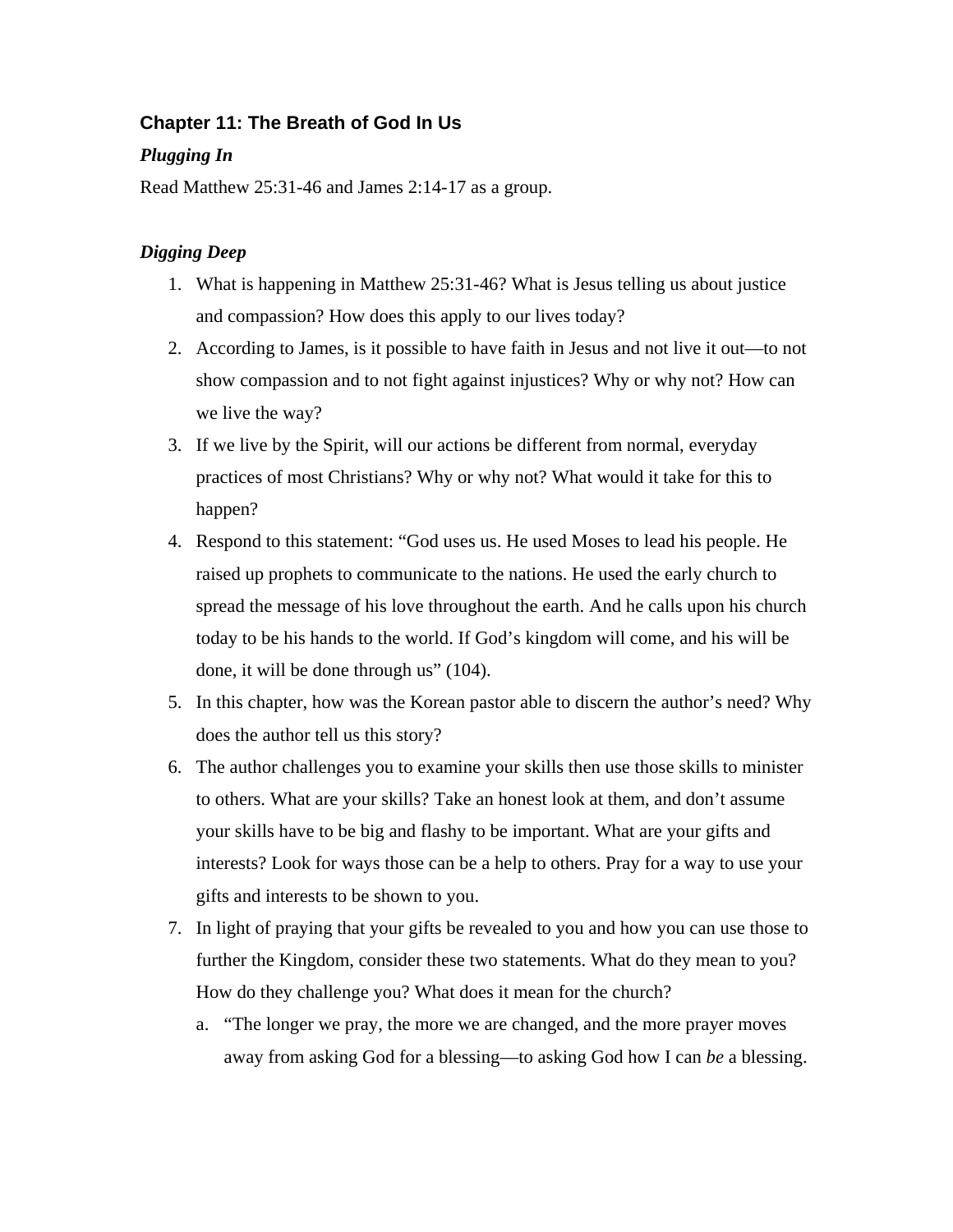Our heart becomes God's heart. We begin to take on God's love for those around us. We begin to take on God's love for the world" (108).

- b. "If we want to live by the Spirit, we need to consider how God's Spirit may be moving us out into the world. God's Spirit will give us direction—but we must listen. If we really believe that 'God so loved the *world*' (John 3:16), then we must ask ourselves what it means to follow" (110).
- 8. What does "justice" mean? What does "compassion" mean? Have you ever heard these things defined in this way? How do these things fit with what we've learned about God's will for the world? Describe how someone might live these out.
- 9. God's command is clear—remember all the verses on pages 110-111—we are to help the poor and needy. The orphans and widows. Who are these people in your life? How can you help?
- 10. Reflect: What elements of Christianity do the symbols "Water," "Fire," and "Wind" stand for? Why is it important to remember this? How can you "return to the elements"?